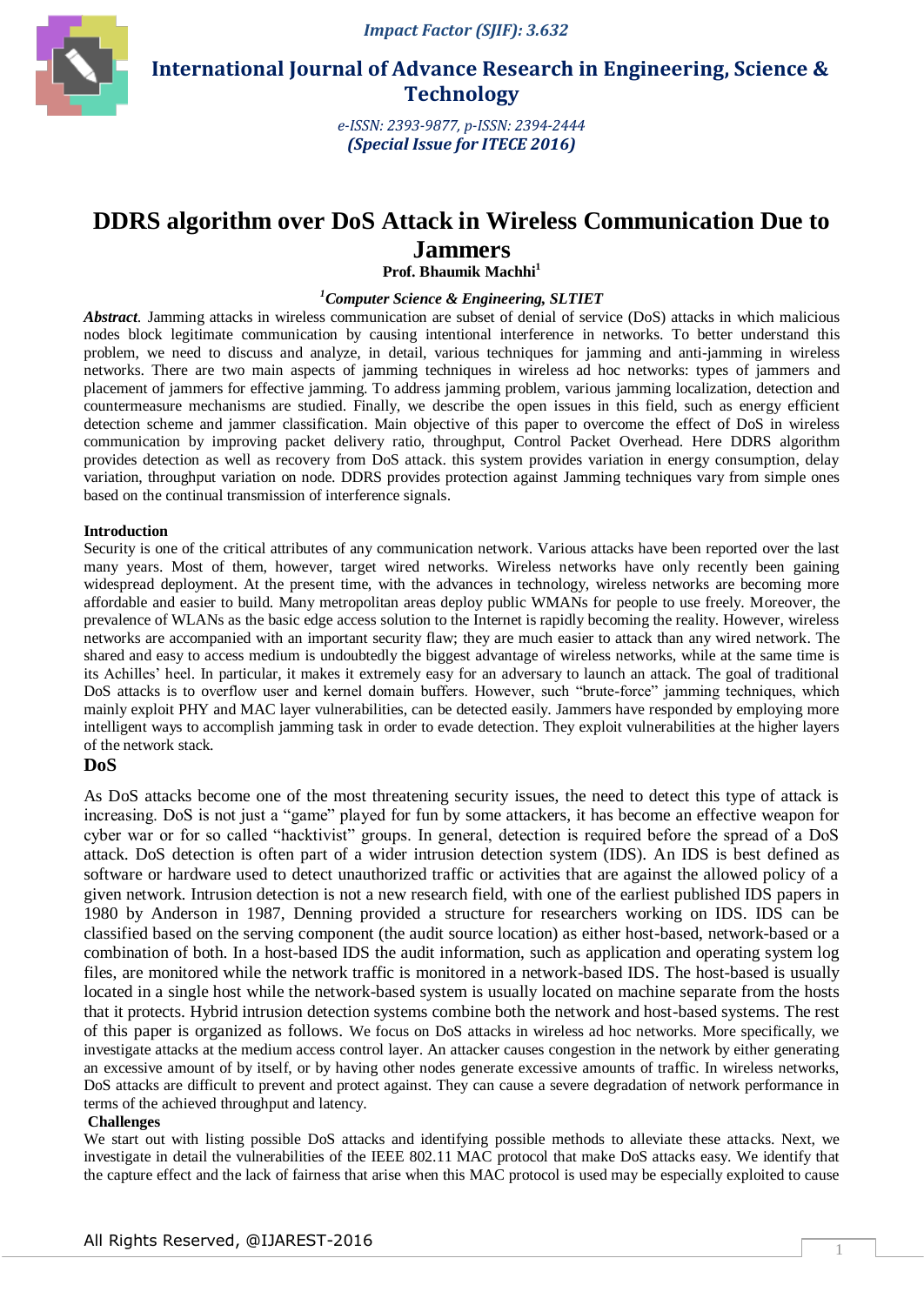disruptions in accessing important services. To our knowledge this work is one of the first attempts to characterize and quantify the effects of DoS attacks at the MAC layer in ad hoc networks. To gain an understanding of how fairness may prevent some of the DoS attacks, we emulate a perfectly Fair MAC protocol1. We simulate various scenarios to understand the local and global effects of various types of DoS attacks with both the IEEE 802.11 MAC protocol discuss possible solutions to overcome or alleviate these effects. Our results show that the extent to which the performance of a wireless network or a service degrades on DoS depends on many factors such as location of malicious nodes, their traffic patterns, fairness provided in the network resources. we provide the background in terms of prior work in the areas of security and intrusion detection in ad hoc networks. We also provide a description of the IEEE 802.11 MAC protocol and briefly describe some of the fairly well known problems that arise when it is deployed in ad hoc networks. We identify possible DoS attacks and suggest methods that may be used to overcome them. **Objective**

- Detecting jammers
- Reduce the effect of DOS attack
- Improve wireless communication

We describe some of the most harmful attacks that can be launched by a jammer. We develop such as one system, to show the effect of the dos attack. In our proposed system, the normal client and server process is initially depicted, then the attack is launched manually to show how the dos attack affect the normal client/server process.



**Figure 1.1 Pictorial representation of a jamming entity.**

First, we start by formally defining jammers. We will adopt the definition given by Xu : "We define a jammer to be an entity who is purposefully trying to interfere with the physical transmission and reception of wireless communications". A pictorial representation of the jammer is given in Figure 1.Before describing the various jamming models, it is important to refer to some criteria and metrics that are used to characterize the attack model.

### **Jammers:** C**onstant jammer**

Emits radio signals all the time at the wireless medium. The signals that he/she emits are totally random. They don't follow any underlying MAC protocol and are just random bits. The goal of this type of jammer is either for a legitimate user to sense all the time the channel busy and as a result the sender will never get access to the channel to send data or to pose interference to a node that has send out data and as a result to corrupt the packets sent out. Similar in some way to the constant jammer is the deceptive jammer. Its similarity lays in the fact that deceptive jammer also sends out constantly bits, however this time the bits are not random.

| dXA(inch) | <b>PSR</b><br>$\left( \frac{0}{0} \right)$ | <b>PDR</b><br>(%) |
|-----------|--------------------------------------------|-------------------|
| 38.6      | 74.37                                      | 0.43              |
| 72.0      | 99.57                                      | 93.57             |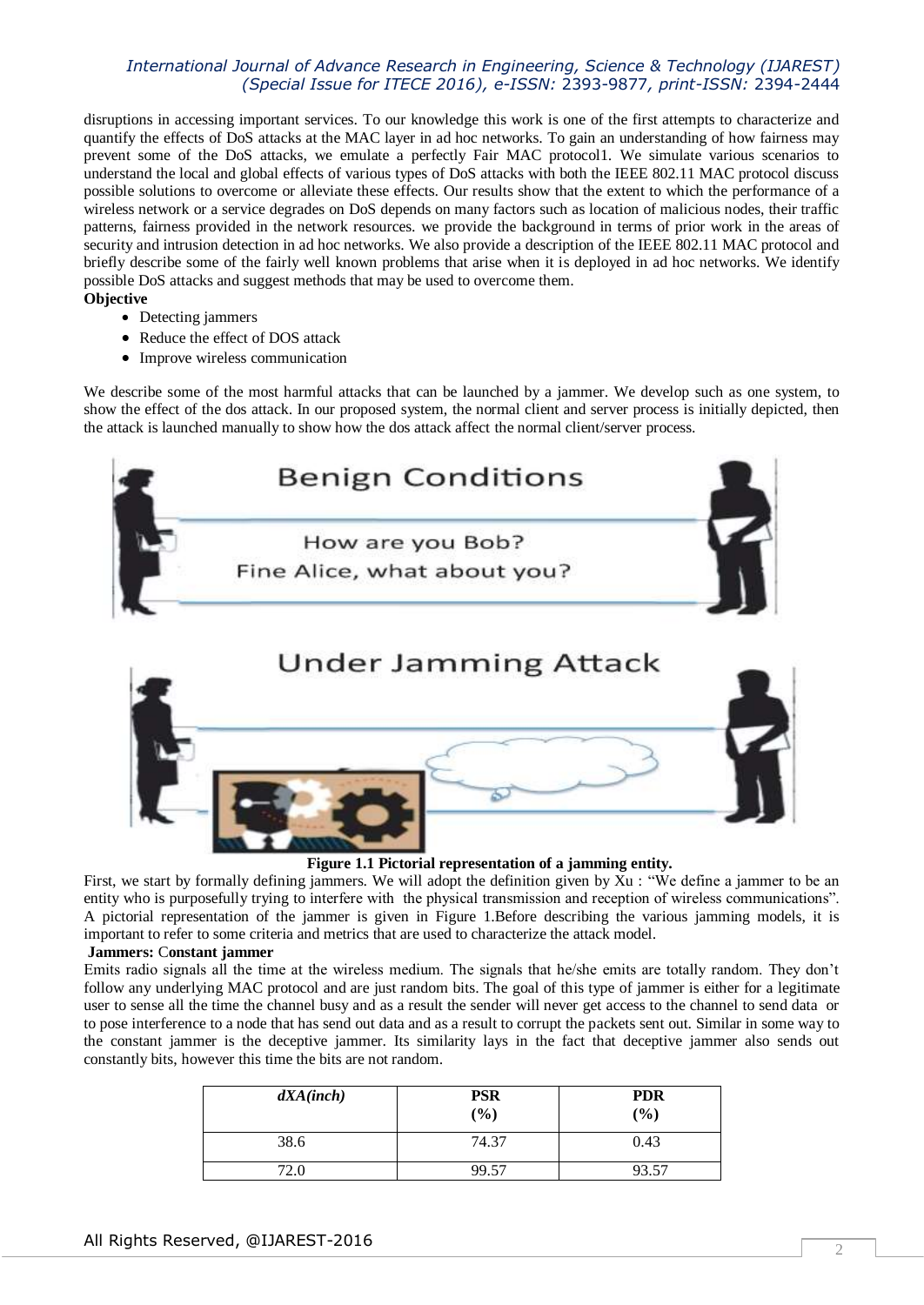Table 2.1 Effect of constant jammer

### **Deceptive jammer**

Continually injects regular packets to the channel without any gap between the transmissions. This has as a result a legitimate user to believe that there is an legitimate transmission going on and as a result this node will remain at the receive state even if it has data to send out. One problem that the previously described jammers can face is this of energy failure. They emit signals to the wireless medium all the time so their life time is restricted.

| dXA(inch) | <b>PSR</b><br>(%) | <b>PDR</b><br>$(\%)$ |
|-----------|-------------------|----------------------|
| 38.6      | 0.0               | 0.0                  |
| 54.0      | $0.0\,$           | $0.0\,$              |

Table 2.2 Effect of deceptive jammer

### **Random jammer**

Jams for tj seconds and sleeps for ts seconds. At the jamming period the jammer can follow any of the models that we have described since now or any of the models that we will describe in following sections. By changing tj and ts we can achieve different levels of effectiveness and power saving. All those jamming models that we mentioned and can be found with more details at target mostly at the transmission of a packet. They try to avoid the transmission of a packet from the sender.

| dXA(inch) | <b>PSR</b><br>$(\%)$                                                                                                                                                                                                                                                                                                                                                                                                                                                                              | <b>PDR</b><br>$(\%)$ |
|-----------|---------------------------------------------------------------------------------------------------------------------------------------------------------------------------------------------------------------------------------------------------------------------------------------------------------------------------------------------------------------------------------------------------------------------------------------------------------------------------------------------------|----------------------|
| 38.6      | 79.45                                                                                                                                                                                                                                                                                                                                                                                                                                                                                             | 0.26                 |
| 54.0      | 80.43                                                                                                                                                                                                                                                                                                                                                                                                                                                                                             | 99.00                |
|           | $\blacksquare$ $\blacksquare$ $\blacksquare$ $\blacksquare$ $\blacksquare$ $\blacksquare$ $\blacksquare$ $\blacksquare$ $\blacksquare$ $\blacksquare$ $\blacksquare$ $\blacksquare$ $\blacksquare$ $\blacksquare$ $\blacksquare$ $\blacksquare$ $\blacksquare$ $\blacksquare$ $\blacksquare$ $\blacksquare$ $\blacksquare$ $\blacksquare$ $\blacksquare$ $\blacksquare$ $\blacksquare$ $\blacksquare$ $\blacksquare$ $\blacksquare$ $\blacksquare$ $\blacksquare$ $\blacksquare$ $\blacks$<br>. . |                      |

Table 2.3 Effect of random jammer

### **Reactive jammer**

On the other hand a jammer can target the reception of the a packet. So a reactive jammer is sensing the channel all the time and when he/she senses a packet to be sent, transmits a radio signal in order to cause collision and as a result corruption of the data that the packet transfers.

| dXA(inch) | <b>PSR</b><br>$(\%)$ | <b>PDR</b><br>$(\%)$ |
|-----------|----------------------|----------------------|
| 38.6      | 99.00                | 0.00                 |
| 54.0      | 100.0                | 99.24                |

Table 2.4 Effect of Reactive jammer

The effectiveness of those types of jammers is being augmented by the current standards for wireless data communications . The PHY of IEEE 802.11 or Bluetooth makes them an easy target for DoS. These PHY layers don't support error correction. This has as a result even if a jammer sends as less bits as it cans in order to corrupt one bit, the whole packet will not pass the CRC check as there is no error correction scheme. The reason for this is that wireless systems had been designed in order to be resilient to non-malicious interference and to noise. But as we can see a jammer can use efficiently low power in order to jam a whole communication.

We have reviewed some recent research paper for wireless communication. It is clear from the papers reviewed below that currently the area of wireless communication has already been well studied by many researchers and several algorithms are used for wireless communication.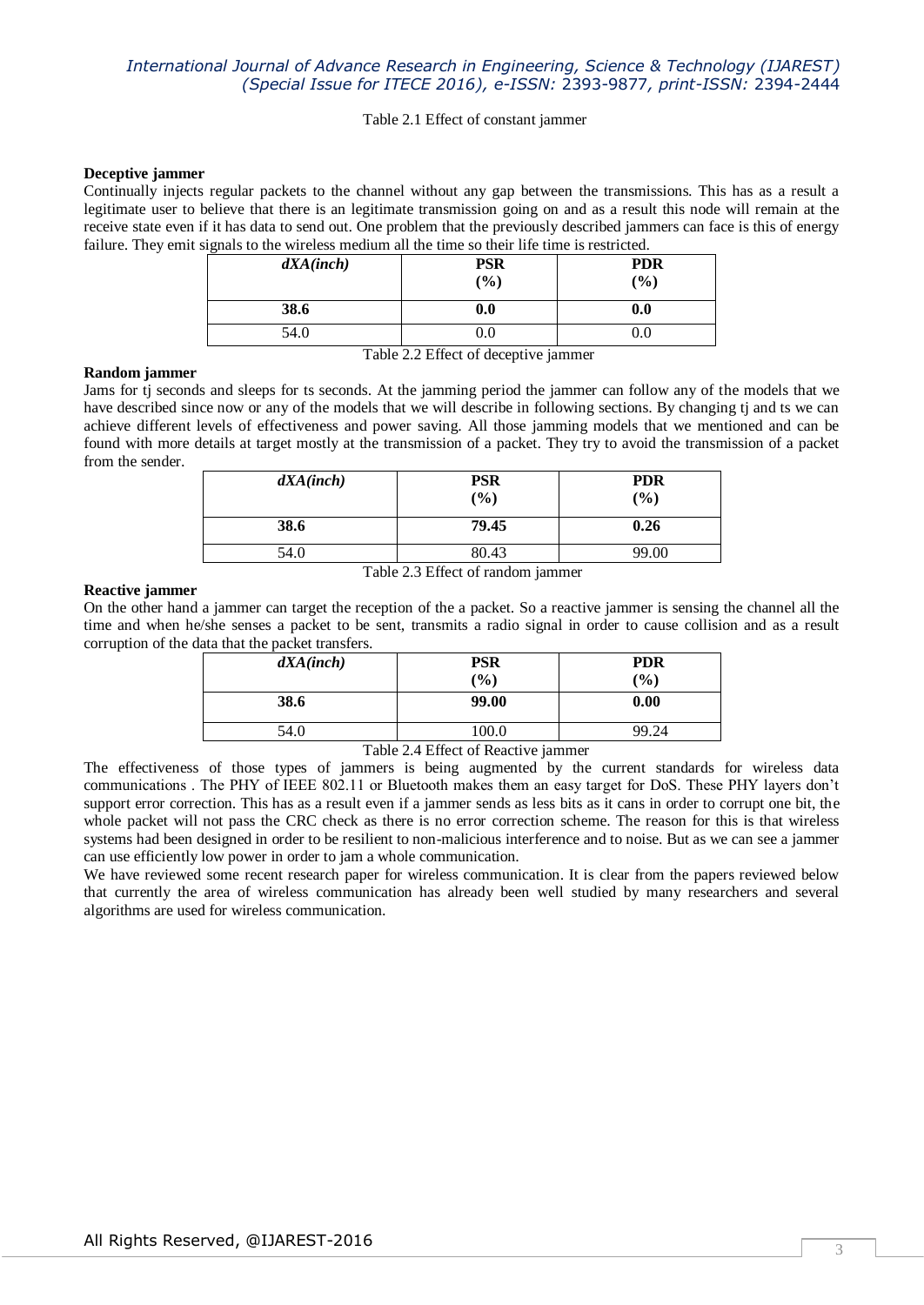

**Fig 2.1 Wireless Communication**

## **Intrusion Detection Schemes**

As per[11] Traditional techniques directly borrowed from Intrusion Detection Systems (IDS) for wire line networks, face practical limitations when considered for wireless networks. For example, signature based IDSs will not be efficient, since many WDoS attacks take place at the MAC layer. Thus, it is difficult to isolate sequences of packets and feed them as an input is such systems. In addition, the power constraints of a mobile user are such that make it relatively difficult to build such an IDS, which is required to store a great number of attack signatures. The rest of this section presents studies related to intrusion detection in wireless networks.

### **PHY layer Intrusion Detection**

The PHY layer jamming is the most easy to implement jamming technique. The basic idea for detecting such attacks is very simple: *the presence of jamming radio signals at the receiver can affect the received signal strength*. Along these lines, the authors in and propose a series of basic detection methods. Signal Strength Measurements show that simple statistical metrics, such as the average received signal power, are not useful in discriminating between the jamming scenarios and the normal states of the network. In particular, it is hard to select a threshold that can distinguish between jamming and normal network conditions (e.g., congestion). Use spectral discrimination techniques in order to enhance detection. However, as shown in the paper, their scheme can detect only some types of jammers. In particular, it can detect the constant and the deceptive jammers, but it fails to detect the reactive and the random jammers.

Carrier Sensing Time In a CSMA network - e.g.802.11 - the MAC protocol requires a node to first sense the channel to be idle for a specific amount of time prior to transmitting. Under normal conditions and for a specific network, the distribution of this *carrier sensing time* is known and can be acquired either theoretically or empirically. Monitoring for deviations from the *benign* distribution, can be used for jamming detection. However, the effectiveness of this scheme is similar to that of the scheme that relies on signal strength measurements; it can detect a constant and a deceptive jammer, but not a random or a reactive jammer. The random jammer spends time sleeping without affecting the carrier sensing time (during these periods), while the reactive jammer is not affecting transmissions at all.

Measuring the PDR In and show that PDR measurements can help detect all types of PHY layer jammers. It is shown that even in a highly congested network the PDR remains as high as 78%. On the other hand, under a jamming attack, the PDR drops significantly. Therefore, a simple threshold can be set to distinguish between a congested network state and a state induced by a PHY layer jammer. However, there are still situations where PDR measurements can lead to false alarms. For example, such scenarios may arise when there is a network failure (such as a battery failure); the node under consideration stops sending packets and PDR drops to 0. In addition, poor link quality at the receiver (i.e. low SNR) can drastically reduce PDR.

#### **Intrusion Prevention Schemes**

As per[16] their name suggests, Intrusion Prevention Systems try to prevent jamming by either *avoiding* or *fighting*  against the malicious entities.

### **Frequency Hopping**

Frequency hopping has been traditionally employed in order to overcome the presence of a jammer. Frequency hopping can be either reactive or proactive. In the reactive case, when a node detects that it is jammed it switches to a different channel and sends a beacon message on the new channel, announcing its presence. Its non-jammed neighbors will sense its absence and will change their bands of operation to check if their lost neighbor has sent beacons announcing its presence on a different channel. If not, then they assume that the node just moved away. Conversely, if they sense a beacon, they will inform the other nodes in the network to change channels. At this point, there are two possible approaches. The first approach would be for the entire network to eventually migrate to the new, non-jammed channel. **Spatial Retreats**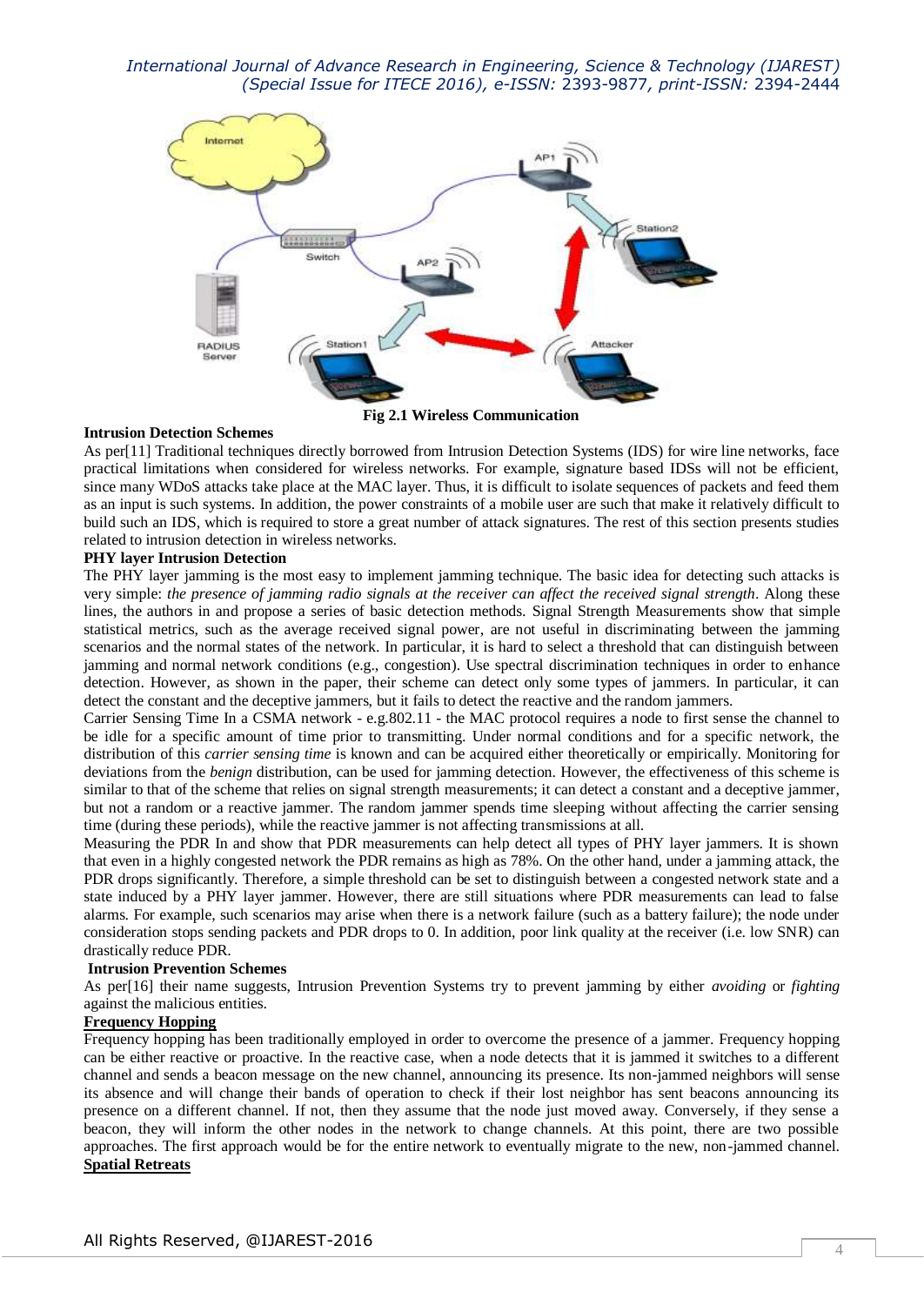Mobile nodes affected by the jammer can move away from their initial positions to avoid jamming signals. In brief, when a node detects that it is being jammed, it tries to (a)*escape* from the jammed area (*evasion phase*) and (b) *stay connected*  with the rest of the network (avoiding partition with the rest of the network - *reconstruction phase*).In particular, when a node senses that it is being jammed, it starts moving out of the jammed region; at the same time it executes a detection algorithm trying to stay connected with its previous neighbors

# **Fighting Reservation Based DoS attacks**

As mentioned earlier, an adversary can send an RTS packet, requesting the medium for a period of M slots, while it does not have actual data to send. This results in the under utilization of the medium; no packets are on the air but the legitimate users cannot access it.

# **Securing our Network from a Layered Jamming Attack**

This model tries to exploit existing patterns in protocols related to the size, the interface time periods and the sequence of the packets being exchanged. A simple way to make a network resilient against such intelligent jamming attacks is to obfuscate these patterns when possible. As an example, for obfuscating the packet size consistencies a simple padding technique can be used; every control packet can be made to be of the same size, making it more difficult for a jammer to recognize such packets. This padding only has a very small impact on throughput as explained in.

### **Simple PHY Layer Techniques:**

The jamming-to-signal ratio, captured by Equation 3, provides various insights on possible ways to fight against jammers. For instance a legitimate transmitter can increase its transmission power. As another example the distance between the transmitter and the receiver ,i.e., the length of the link, can be reduced, thus boosting the received signal strength. Both of this approaches are brute force techniques. They result in a decreased jamming-to-signal ratio and hence, can be expected to improve performance.

## **Directional Antennas:**

This results in an increased antenna gain from the transmitter to the receiver and vice versa, decreasing as a consequence the jamming to signal ratio. The same effect can also be achieved by using sectored antennas, or other types of smart antennas that focus the beam's power on the receiver. Using directional antennas, can also help at mitigating jamming effects at a CSMA/CA transmitter. In particular, based on the radiation patterns of the antenna used, jamming interference coming from directions other than the direction of transmission does not stimulate transmission deferrals due to carrier sensing; in other words packets can still be transmitted despite the presence of a jammer.

# **Spread Spectrum:**

The above methods do not perform any processing of the transmitted signals; they just change the transmission parameters of the signals (e.g. power, directionality, etc.). However, there are PHY layer signal processing techniques used as jamming countermeasures. The most well known techniques are based on the use of Spread Spectrum communications.

| <b>Jamming Model</b>                                | Implementation | <b>Energy</b>     | <b>Stealth</b>    | Level of         | Anti-Jamming      |
|-----------------------------------------------------|----------------|-------------------|-------------------|------------------|-------------------|
|                                                     | Complexity     | <b>Efficiency</b> | <b>Efficiency</b> | D <sub>o</sub> S | <b>Resistance</b> |
| Constant $_{[10]}$                                  | Low            | Low               | Low               | High             | Medium            |
| Deceptive $_{[10]}$                                 | Low            | Low               | Low               | High             | Medium            |
| Random $_{[10]}$                                    | Low            | Adjustable        | Medium            | Adjustable       | Medium            |
| Reactive $_{[10]}$                                  | High           | High              | Medium            | High             | Low               |
| Packet Corruption $_{[11],[21]}$                    | Average        | High              | Average           | High             | Low               |
| Narrow-band $_{[20]}$                               | High           | High              | High              | High             | Average           |
| $\overline{DIFS}$ Waiting [11], [21]                | Medium         | Medium            | Medium            | High             | Low               |
| Identity Attacks [22]                               | Medium         | Average           | Average           | High             | High              |
| Layered Attacks [18]                                | High           | Low               | Average           | High             | Medium            |
| Table 2.5 Characteristics of various jamming models |                |                   |                   |                  |                   |

### **Characteristics of various jamming models**

### **Jamming Efficiency Metrics**

In order to quantify the extent to which the jammer satisfies the above criteria, we need to define metrics that capture the jammer's behavior. For describing these metrics, we will use simple scenarios with one transmitter  $(Tx)$  and one receiver(*Rx*).Introduce the following two, widely used, metrics (PSR and PDR). Packet Send Ratio (PSR):Lets assume that the MAC layer of *Tx* has n packets for transmission. Due to jamming interference, only m ( $n \ge m$ ) of these packets can eventually be transmitted. PSR is then defined to be:

$$
PSR = \frac{m}{n} = \frac{Packets\ Sent}{Packets\ Intended\ To\ Be\ Sent}
$$
 (1)

PSR is an easily computed measure which intuitively captures the effectiveness of the jammer towards a transmitter employing carrier sensing as its medium access policy. The jamming signals can render the medium busy due to carrier sensing and as a result the transmission queues of *Tx* will get filled up quickly. Packets arriving at a full queue will be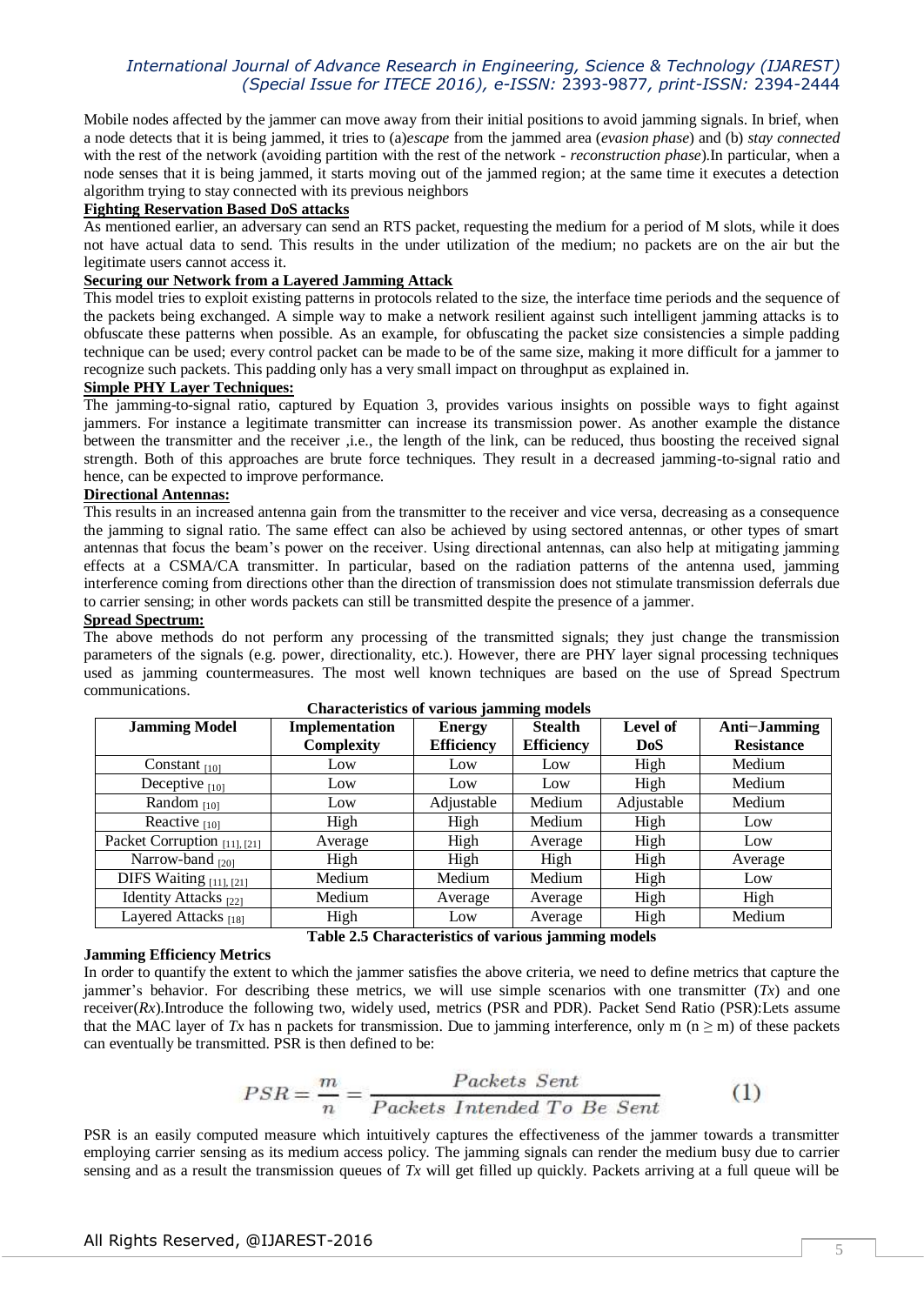dropped. Moreover, depending on the semantics of the MAC protocol employed, transmissions for packets at the head of the queue can eventually expire and the packets themselves get discarded. The PSR metric can quantify such jamming effects.

Packet Delivery Ratio (PDR):Lets suppose that Rx receives m packets sent out from *Tx*. However, from these m packets only q were successfully delivered to the higher layers of *Rx*. A successful reception means that the packet successfully passed the CRC (Cyclic Redundancy Codes) check. In contrast to PSR, PDR captures the effectiveness of the jamming attack towards *Rx*. The PDR is defined as follows (note that if *m*= 0then PDR is defined to be zero):

$$
PDR = \frac{q}{m} = \frac{Packets \; That \; Pass \; The \; CRC}{Packets \; Received} \tag{2}
$$

Jamming-to-Signal Ratio**:** Traditionally, jamming strength(mostly referring to PHY layer jamming) is measured by the jamming-to-signal ratio given by the following equation.

$$
\frac{J}{R} = \frac{P_j G_{jr} G_{rj} R_{tr}^2 L_r B_r}{P_t G_{tr} G_{rt} R_{jr}^2 L_j B_j}
$$
(3)

Where with the subscript j we refer to the jammer, with r to the receiver and with t to the transmitter*. Px*is the transmission power of node *x*, *Gxy* is the antenna gain from node *x*to *y*, *Rxy* is the distance between nodes *x* and *y*, *Lr* is the communication link's signal loss*, Lj* is the jamming signal loss and *Bx* is node's *x* bandwidth. Connectivity index: The presence of jammers in an ad hoc wireless network can hurt connectivity (i.e., disrupt the existence of routes between all wireless nodes in the network).To capture the effect of jamming on the connectivity of a wireless ad hoc network. introduce the connectivity index.

Let  $G = (V, E)$  be the directed connectivity graph representing the multi-hop ad hoc network after removing the jammed links. Let *G*= (*V,E*) be the transitive closure of *G*. The connectivity index of *G* is defined to be:

$$
Connectivity\ Index = \frac{|E'|}{\frac{|V|(|V|-1)}{2}}\tag{4}
$$

*From the definition of the transitive closure, E contains all the pair of nodes of the graph for which, there exists a path that connects them. The connectivity index is simply the ratio of the number of such pairs to the number of all possible pairs of nodes in the network. As a result, a connected graph has a connectivity index of 1, while a graph partitioned in two connected graphs of equal size, has a connectivity index 0.5.*

### **Proposed System Dynamic Detecting & Recovery System** (DDRS) **algorithm**

- Detect the number of packets coming from a particular source to a particular destination
- Keep a track on the number of packets
- If the number of packets given to a particular destination by a particular source exceed a particular threshold then discard the packets from that particular connection
- Repeat this for all the nodes in the network
- Jammers would be avoided because any connection which is used by a jammer would pass and waste lot of packets at runtime.

# **DDoS attacks detection algorithm:**

**1.** Set the sampling frequency as  $f$ , the sampling period as  $T$ , and the grouping thresholds as  $GT_T$  and  $GT_S$ .

**2.** In the router after aggregation of traffic, sampling the network flows come from the upstream routers.

**3.** Calculate the numbers of packet which has various recognizable characteristics (such as the source IP address or the packet's size, etc.) in each sampling time interval.

**4.** Calculate in parallel the probability distributions of the sampled network flows.

**5.** Calculate in parallel the values of the total variation and the similarity coefficient among each of the pair.

**6.** If the value of the total variation of any two distributions is more than the lower bound of the grouping threshold  $GT_T$  $(1.1045)$  and the value of the similarity coefficient is less than the upper bound of  $GT<sub>s</sub>$  (0.7220), then the system detected the DDoS attacks from Flash crowds, and begins to raise alarms and discard attack packets.

**7.** If the value of total variation is located in the grouping threshold  $GT_T$  (the lower bound: 0.5921, and the upper bound: 1.1045) and the value of the similarity coefficient is located in  $GT<sub>S</sub>$  (the lower bound: 0.7220, and the upper